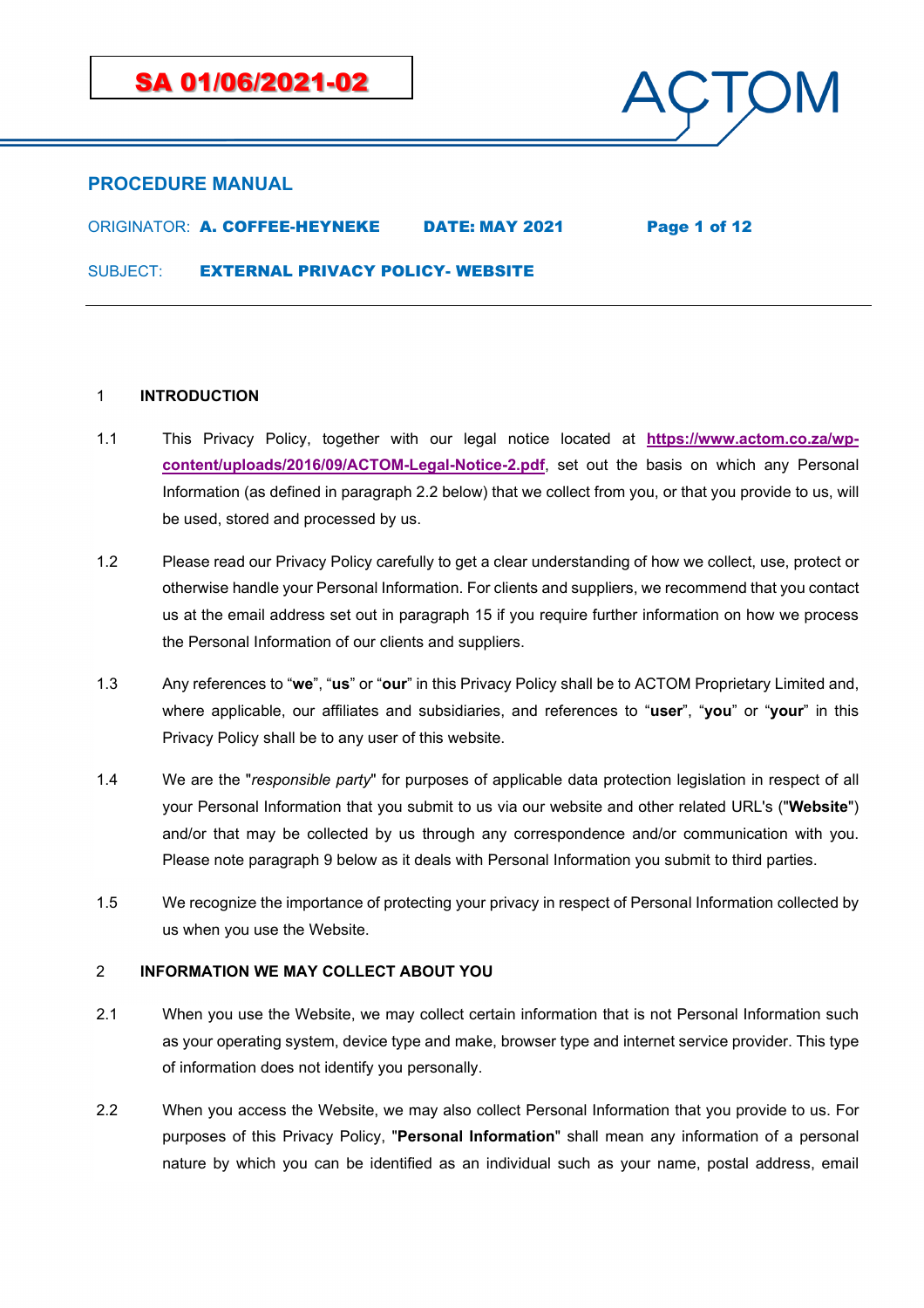

## ORIGINATOR: A. COFFEE-HEYNEKE DATE: MAY 2021 Page 2 of 12

SUBJECT: EXTERNAL PRIVACY POLICY- WEBSITE

address, telephone number, home country, postal code, date of birth, gender, age, payment and/or financial details.

- 2.3 In particular, we may collect and process the following information (which may include Personal Information) about you ―
- 2.3.1 information that you provide to us and/or allow the Website to access;
- 2.3.2 information about your device software and hardware, including the unique internet mobile equipment identity ("**IMEI**"), number of your mobile telephone, the unique integrated circuit card identity ("**ICCID**") number of your SIM cards in your device, your email address, personal internet protocol ("**IP**") address, mobile phone number, date and time and country of your device;
- 2.3.3 your geographic location information based on your mobile network operator's tower details, GPS (Global Positioning System) and/or WIFI communications network location;
- 2.3.4 information that we may ask you for if you report a problem with our Website;
- 2.3.5 details of your visits to our Website (including, but not limited to, traffic data, location data, weblogs and other communication data and the resources that you access);
- 2.3.6 information provided by you if you contact us, or if we contact you, and we may keep a record of that correspondence;
- 2.3.7 information about you when you voluntarily register with us to receive company related news, complete our online "contact us" form, or complete any user surveys or feedback forms;
- 2.3.8 your name, email address and country of residence if you would like to receive one of our newsletters or marketing materials.
- 2.4 The supply of your Personal Information is voluntary; however, you acknowledge that we cannot make certain services available to you on the Website if you do not wish to supply such Personal Information.
- 2.5 We may use cookies to collect information about your use of our Website (technical data). For more information about how we use cookies, please see our cookie policy below in section [8.](#page-7-0)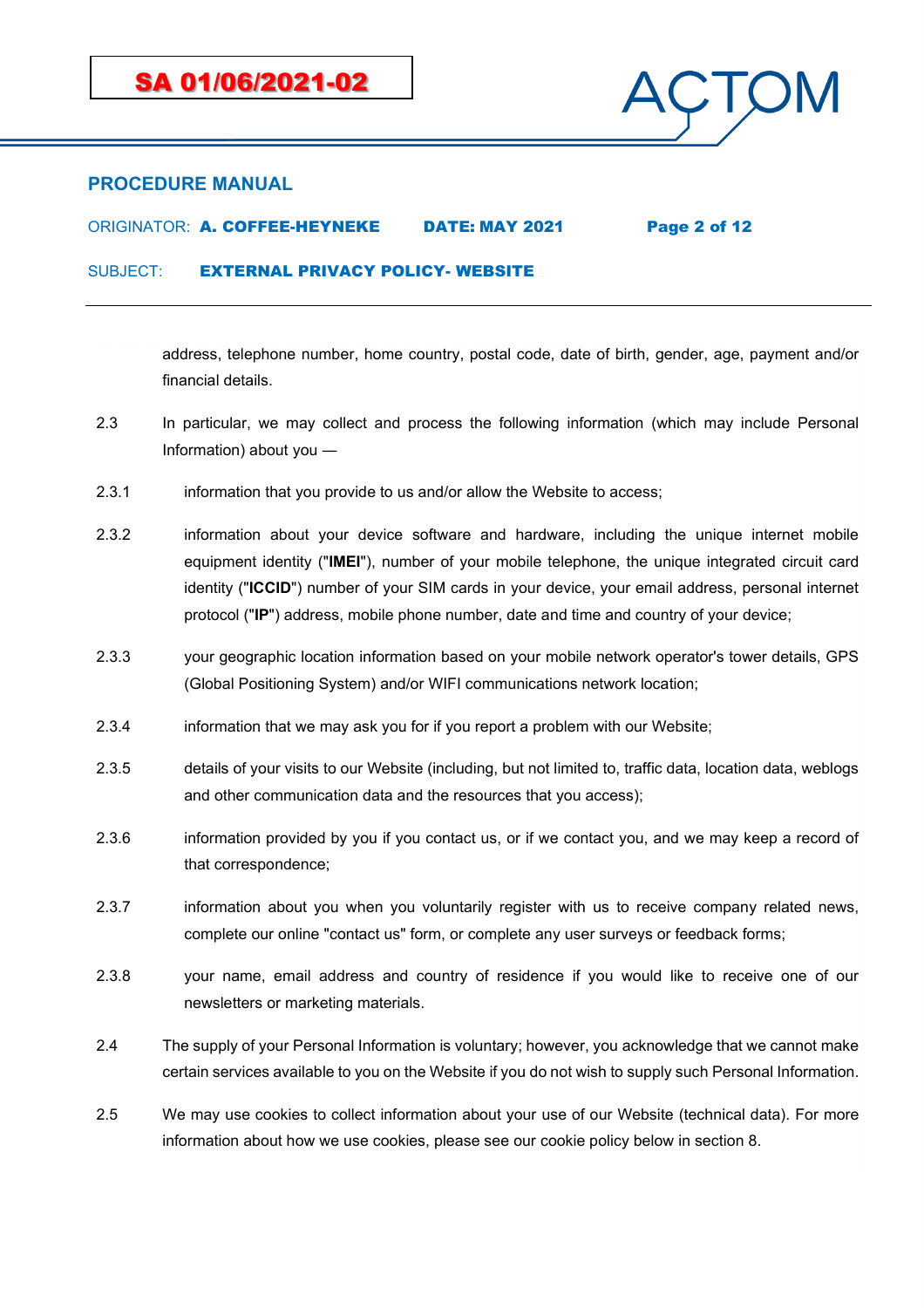

ORIGINATOR: A. COFFEE-HEYNEKE DATE: MAY 2021 Page 3 of 12

SUBJECT: EXTERNAL PRIVACY POLICY- WEBSITE

- 2.6 We may use third-party companies to monitor website traffic, which may, in some instances, store your information, including the Personal Information you submit to such third parties.
- 2.7 We only in very limited circumstances collect and process information about you which is categorised as Special Personal Information under appliable data protection laws, such as your race, ethnicity, biometric information or criminal records. Where we process Special Personal Information, we only do so where we have obtained your explicit consent or where such processing is necessary for purposes of carrying out our legal obligations and exercising specific rights in law.

#### 3 **HOW WE COLLECT YOUR PERSONAL INFORMATION**

- 3.1 We collect your Personal Information, so that we can provide our products and services to you. We only collect as much data as we need.
- 3.2 We collect data in different ways on our Website, such as when you directly give us your Personal Information. This includes when ―
- 3.2.1 you visit the Website;
- 3.2.2 you provide certain Personal Information (such as your name, address, telephone and e-mail address) by filling in forms or by corresponding with us by e-mail or otherwise;
- 3.2.3 you register for e-mail alerts on the Website;
- 3.2.4 you request information to be sent to you; and
- 3.2.5 you provide feedback to us.
- 3.3 When you interact with our Website, we may automatically collect technical data about your equipment, browsing actions and patterns. Through analytics, we use anonymised aggregated data such as statistical or demographic data.
- 3.4 In limited circumstances, we may collect Personal Information from third parties or if publicly available, such as from external services providers contracted by us to host or maintain certain sections of this Website.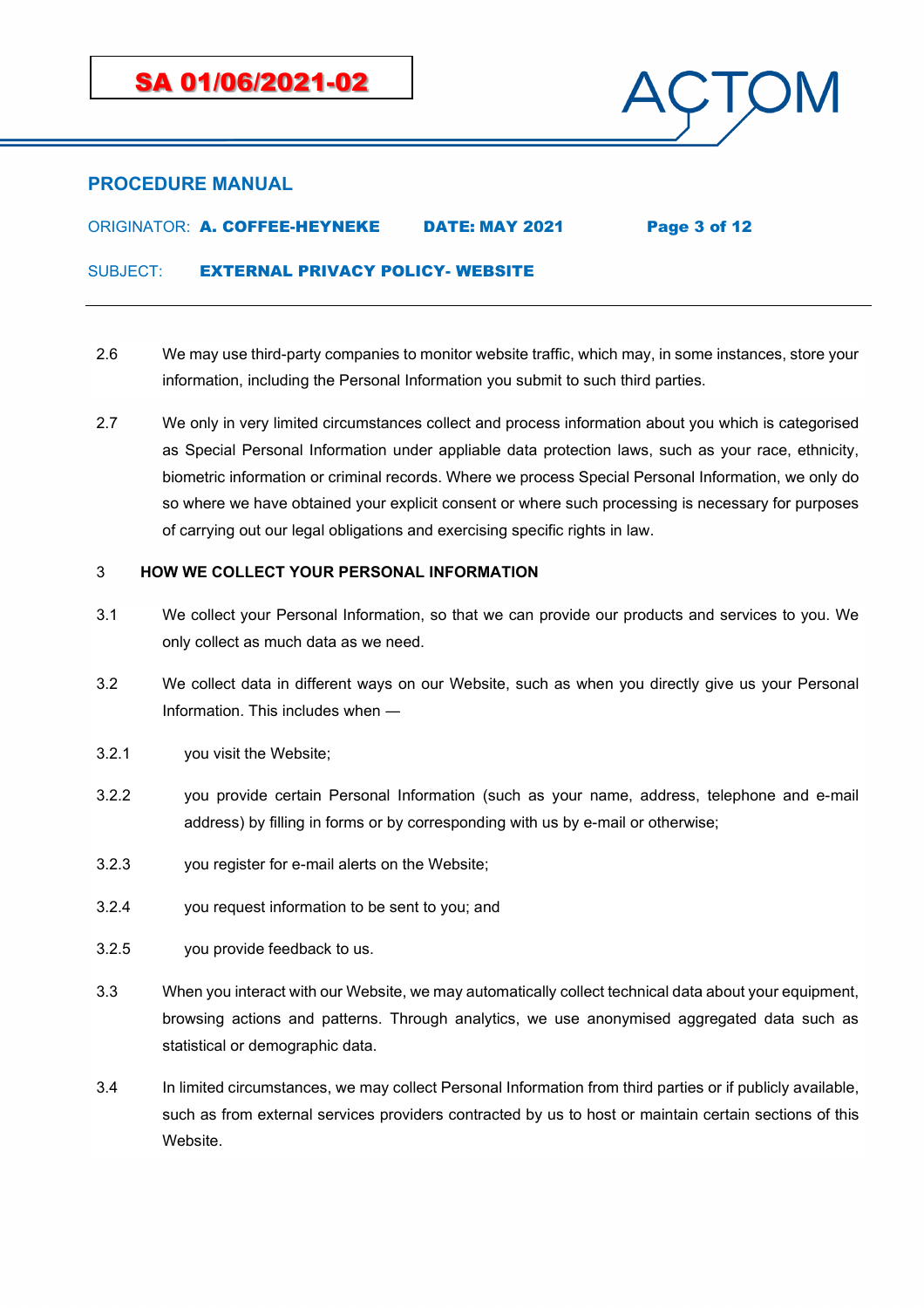

## ORIGINATOR: A. COFFEE-HEYNEKE DATE: MAY 2021 Page 4 of 12

SUBJECT: EXTERNAL PRIVACY POLICY- WEBSITE

#### <span id="page-3-0"></span>4 **HOW YOUR INFORMATION IS USED**

- 4.1 We may use the information, including the Personal Information we hold about you, for the following purposes ―
- 4.1.1 to verify and keep a record of your identity;
- 4.1.2 to ensure that content from our Website is presented in the most effective manner for you and for your computer and/or mobile device;
- 4.1.3 to monitor and analyse the conduct on the Website to ensure compliance with laws, reduce the likelihood of fraud and other risk-prevention purposes;
- 4.1.4 in aggregate form, for internal business purposes such as generating statistics and developing our strategic and marketing plans;
- 4.1.5 to provide you with information on our Website that you request from us and/or to contact you about products and services that you request from us or to market our products and services which we feel may interest you, where you have consented to be contacted for such purposes;
- 4.1.6 to carry out statistical and marketing research and for forecasting;
- 4.1.7 to allow you to participate in interactive features of our Website, when you choose to do so;
- 4.1.8 to carry out any contracts that may form between us;
- 4.1.9 to generate reports and conduct statistical analysis about the queries you make using the Website;
- 4.1.10 to respond to any queries, you make;
- 4.1.11 to notify you about changes to our Website and/or products and services; and
- 4.1.12 to improve the products and services, we offer for example you may be asked to complete an online survey or we may employ tools such as Google Analytics to analyse the Website to enhance our products and services.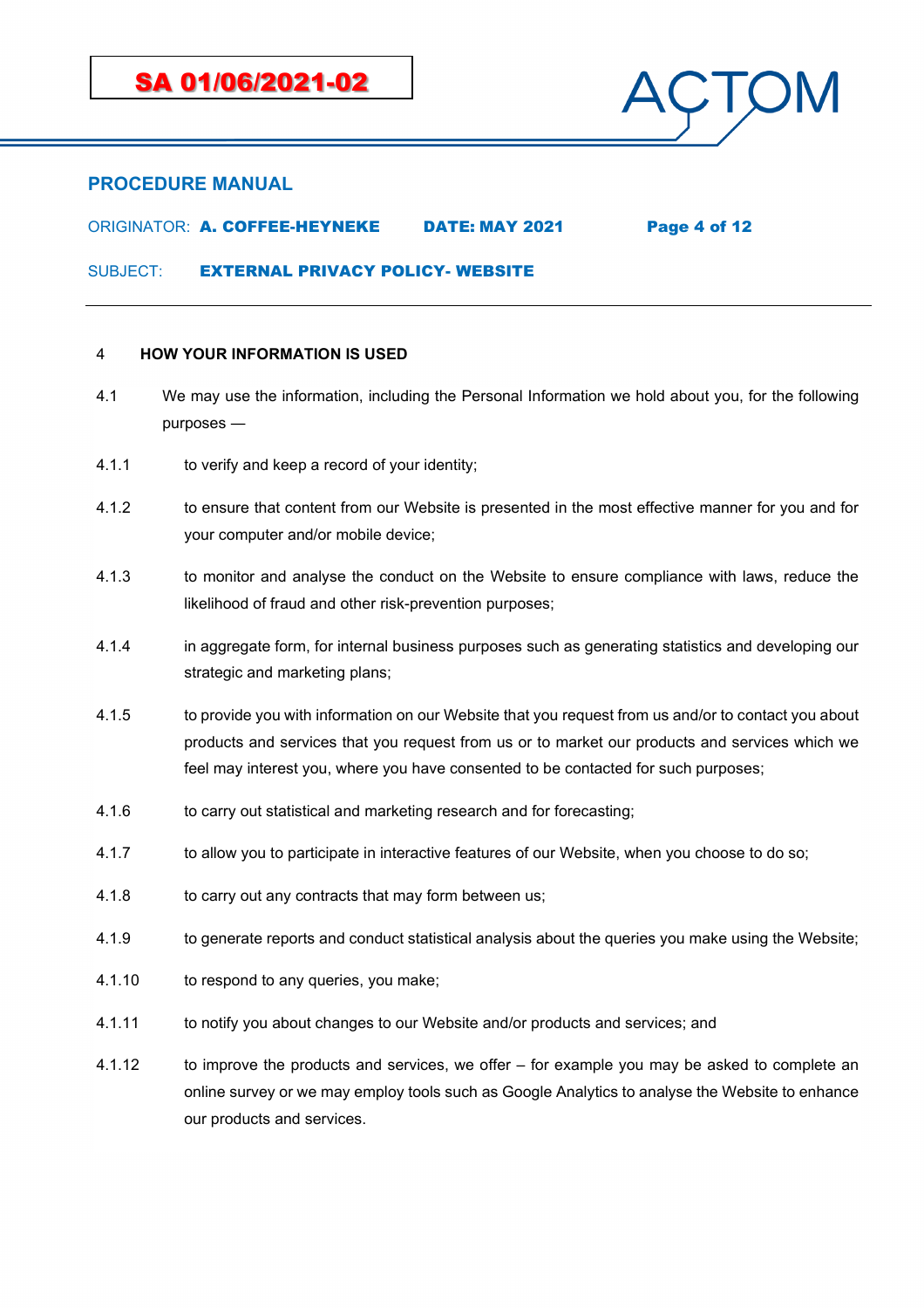

## ORIGINATOR: A. COFFEE-HEYNEKE DATE: MAY 2021 Page 5 of 12

SUBJECT: **EXTERNAL PRIVACY POLICY- WEBSITE** 

- 4.2 We may also use the information provided by you to ―
- 4.2.1 enforce agreements and terms and conditions between us, monitor user activity, and more effectively manage traffic on the Website;
- 4.2.2 provide customer services; and
- 4.2.3 assist you with technical difficulties.
- 4.3 We will only use your Personal Information for the purposes set out above, in accordance with our Website, as instructed by you and otherwise in accordance with this Privacy Policy, or where we are required or authorised by law to disclose your information to others, or have your permission to do so.

## 5 **WHAT ARE THE LAWFUL GROUNDS THAT WE RELY ON TO PROCESS YOUR PERSONAL INFORMATION?**

- 5.1 When we process, collect or store your Personal Information, we do so on the following bases ―
- 5.1.1 where it is necessary to process your Personal Information in connection with the performance of a contract that we have with you;
- 5.1.2 where we are required to use your Personal Information to comply with our legal obligations, a request from a regulator or court of law or as otherwise permitted by law;
- 5.1.3 to pursue our legitimate interest, provided that we only use your Personal Information to pursue our legitimate interests where your interests and fundamental rights or freedoms do not override those interests; and
- 5.1.4 for any other purpose that you have agreed with us where you have given your explicit consent for specific forms of processing of your Personal Information, which consent you may decline or revoke at any time.
- 5.2 We will only use your Personal Information for the purposes for which we collected it, unless we reasonably consider that we need to use it for another reason and that reason is compatible with the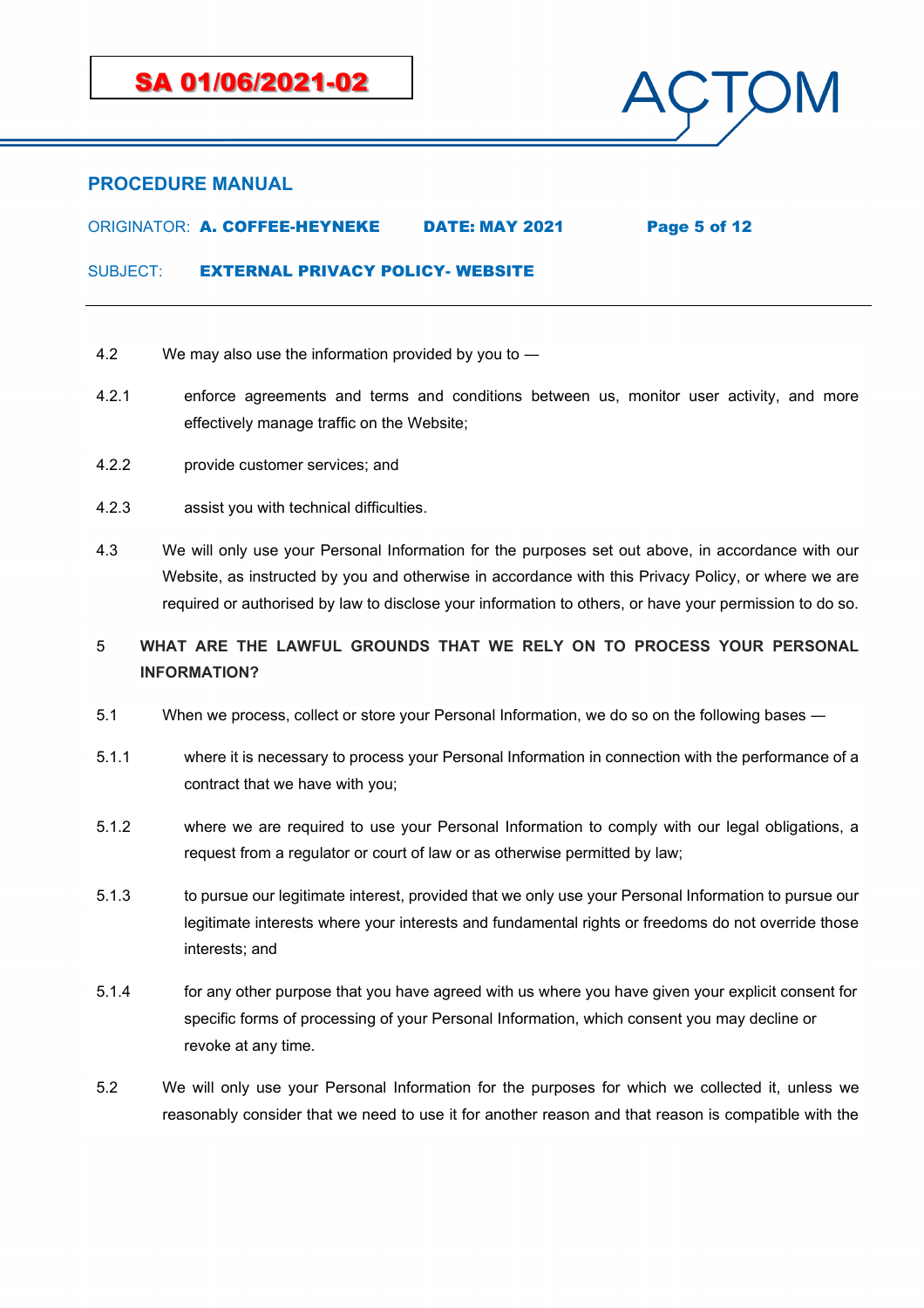

## ORIGINATOR: A. COFFEE-HEYNEKE DATE: MAY 2021 Page 6 of 12

SUBJECT: EXTERNAL PRIVACY POLICY- WEBSITE

original purpose. If we need to use your Personal Information for an unrelated purpose, we will notify you and we will explain the legal basis which allows us to do so.

5.3 Please note that we may process your Personal Information without your knowledge or consent, in compliance with the above rules, where this is required or permitted by law.

### 6 **SHARING OF YOUR PERSONAL INFORMATION**

- 6.1 We will not use your Personal Information for any purpose (other than as stated in paragraph [4](#page-3-0) above) without your consent. We will not use or disclose your Personal Information to third parties without your consent, unless the use or disclosure is ―
- 6.1.1 required in order to comply with applicable law, an order of court or legal process served on us; and/or
- 6.1.2 disclosure is necessary to protect and defend our rights or property.
- 6.2 We will be entitled to disclose your Personal Information to our affiliates, agents, advisors, employees and/or third-party service providers and suppliers who assist us to interact with you via our Website, mobile communications and/or email, and thus need to know your Personal Information in order to assist us and to communicate with you properly and efficiently. We will ensure that all such employees and/or third-party service providers having access to your Personal Information are bound by appropriate and legally binding confidentiality and non-use obligations in relation to your Personal Information.
- 6.3 We may also provide information to third party service providers who process data on our behalf to help run some of our internal business operations including email distribution, information technology services and customer services.
- 6.4 **You understand that we may disclose or share Personal Information with third parties as outlined above to operate the Website and render our products and services. If you are concerned about these arrangements, you should not use the Website.**
- 6.5 On rare occasions, we may be required to disclose your Personal Information due to legal or regulatory requirements. In such instances, we reserve the right to disclose your Personal Information as required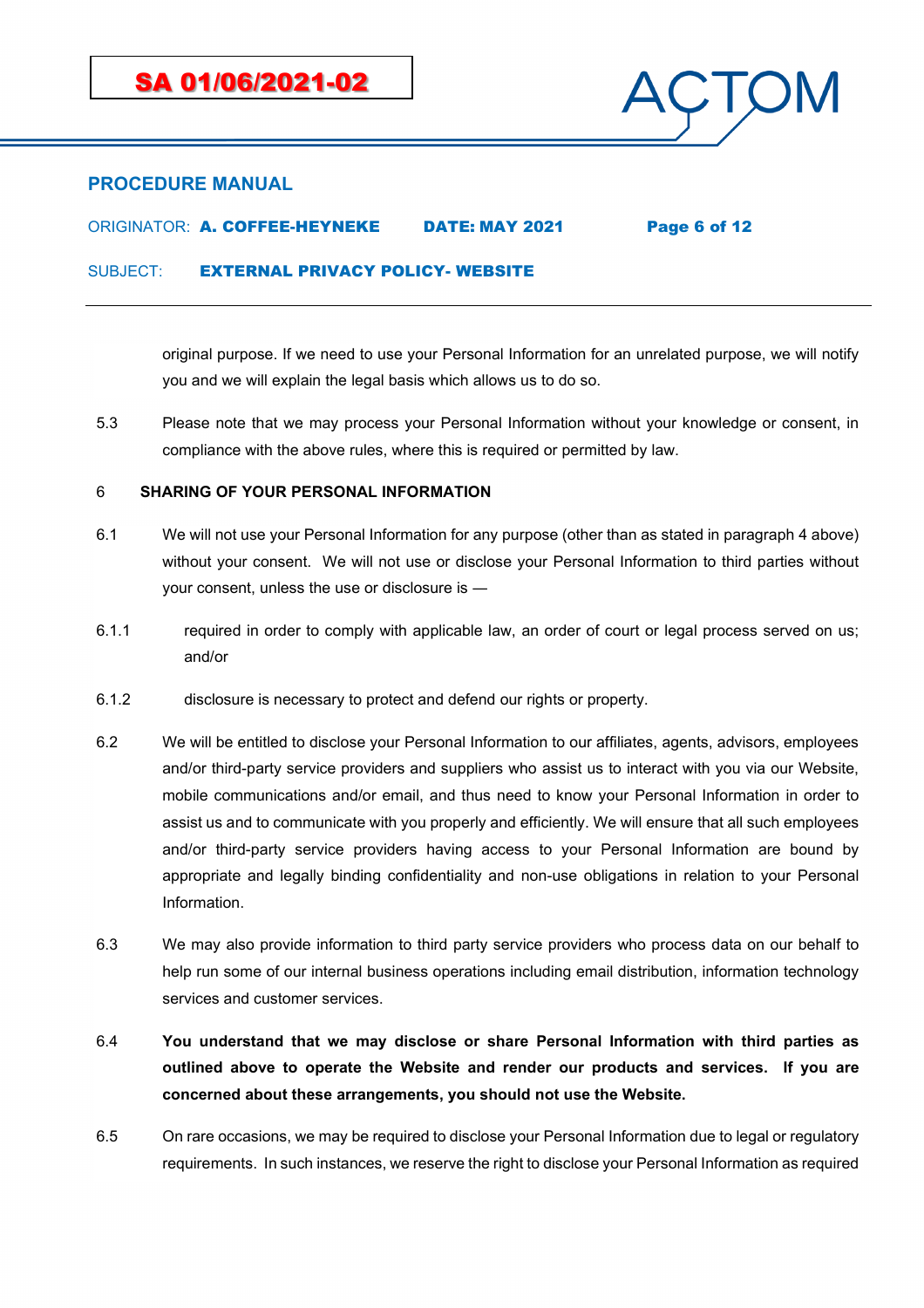

ORIGINATOR: A. COFFEE-HEYNEKE DATE: MAY 2021 Page 7 of 12

SUBJECT: EXTERNAL PRIVACY POLICY- WEBSITE

in order to comply with our legal obligations, including but not limited to complying with court orders, warrants, subpoenas, service of process requirements or discovery requests.

6.6 We may also disclose data about our users to law enforcement officers or others, in the good faith belief that such disclosure is reasonably necessary to enforce this Privacy Policy, respond to claims that any content violates the rights of third-parties, or protect the rights, property, or our personal safety or the personal safety of our employees, clients or the general public.

### 7 **WHAT ARE YOUR RIGHTS AND DUTIES?**

- 7.1 We recognize that protecting your privacy is important to you. For this reason, we are committed to protecting the Personal Information you provide in a variety of ways.
- 7.2 We will ―
- 7.2.1 treat your Personal Information as strictly confidential;
- 7.2.2 take appropriate legal, technical and organisational measures to ensure that your Personal Information is kept secure and is protected against unauthorised or unlawful processing, accidental loss, destruction or damage, alteration, disclosure or access;
- 7.2.3 where legally required, promptly notify you if we become aware of any unauthorised use, disclosure or processing of your Personal Information;
- 7.2.4 provide you with reasonable evidence of our compliance with our obligations under this Privacy Policy on reasonable notice and request; and
- 7.2.5 upon your request, promptly return or destroy any and all of your Personal Information in our possession or control.
- 7.3 We will not retain your Personal Information longer than the period for which it was originally required, unless we are required by law to do so, or you consent to us retaining such information for a longer period. Where your information is no longer required, we will ensure it is disposed of in a secure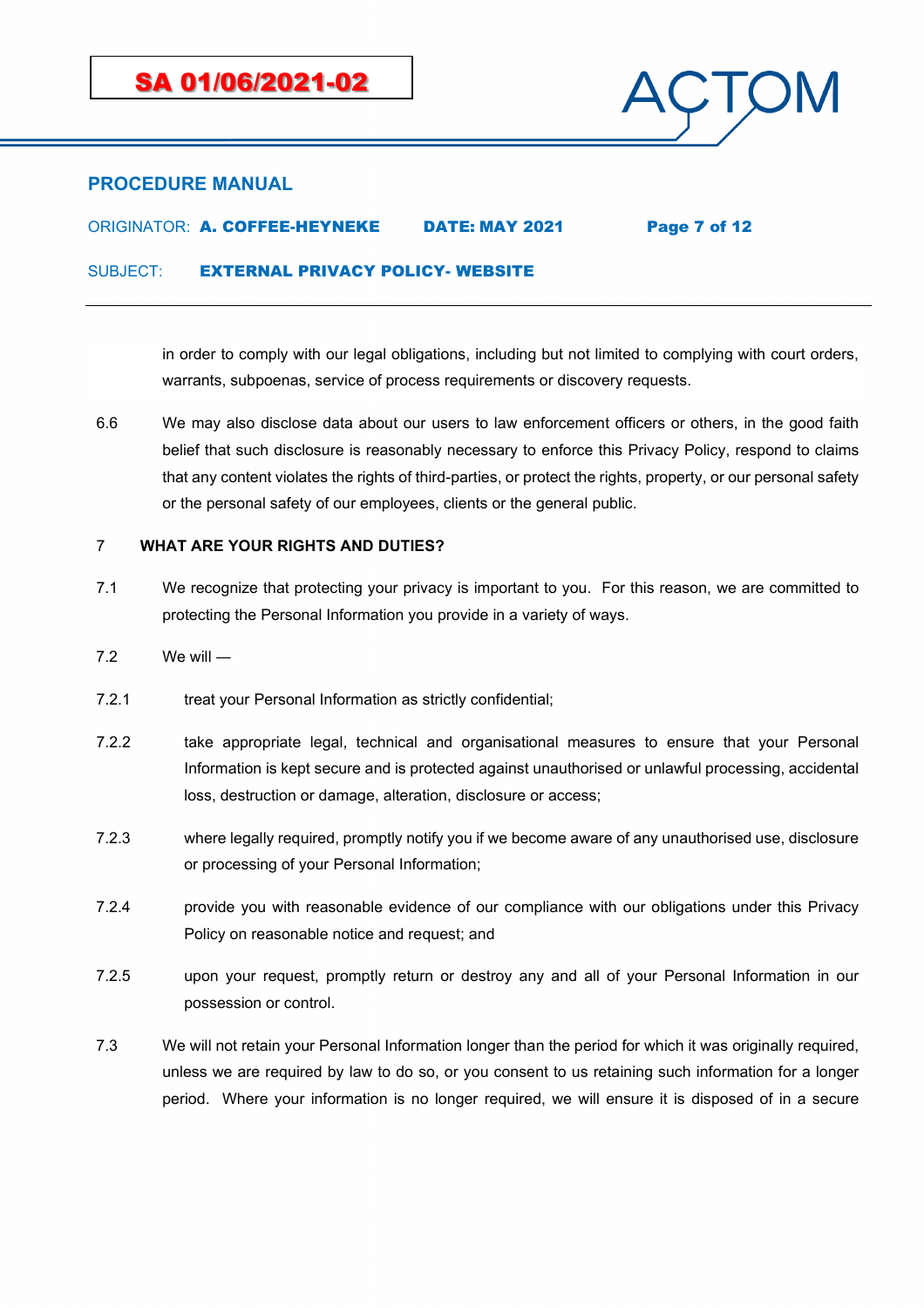

# ORIGINATOR: A. COFFEE-HEYNEKE DATE: MAY 2021 Page 8 of 12

SUBJECT: **EXTERNAL PRIVACY POLICY- WEBSITE** 

manner and, where required by applicable law, we will notify you when such information has been disposed of.

- 7.4 We have put in place procedures to deal with any suspected data security breach and will notify you and any applicable regulator of a suspected breach or unauthorised disclosure where we are legally required to do so.
- 7.5 We will do our best to protect your Personal Information, and we will use technology that will help us to do this, however, the transmission of information via the internet is not completely secure and we cannot guarantee the security of your information transmitted to our Website. Any transmission of your information on the Website is entirely at your own risk. Once your information is received by the Website, we and/or our third-party service providers shall use strict procedures and security features to try and prevent unauthorised access.

## <span id="page-7-0"></span>8 **COOKIES AND OTHER INFORMATION**

- 8.1 We may collect information about your computer, including where available, your operating system, browser type, third-party software installed on your device, installation and uninstallation rates, the language of your device and computer's manufacturer, screen size and model of the device and any other technical information for system administration and to report aggregate information to our advertisers. This statistical data about our users' browsing actions and patterns is derived from your Personal Information but is not considered Personal Information in law as it does not identify any individual.
- 8.2 We may use cookies to manage our users' sessions and to store preferences, tracking information, and language selection. "**Cookies**" are small text files transferred by a web server to your hard drive and thereafter stored on your computer. The types of information a Cookie collects include the date and time you visited the Website, your browsing history, your preferences, and your username.
- 8.3 In some instances, our third-party service providers may use Cookies on the Website. We cannot control or access Cookies used by third-party service providers. This Privacy Policy covers only Cookies used by us, and not any Cookies used by third parties.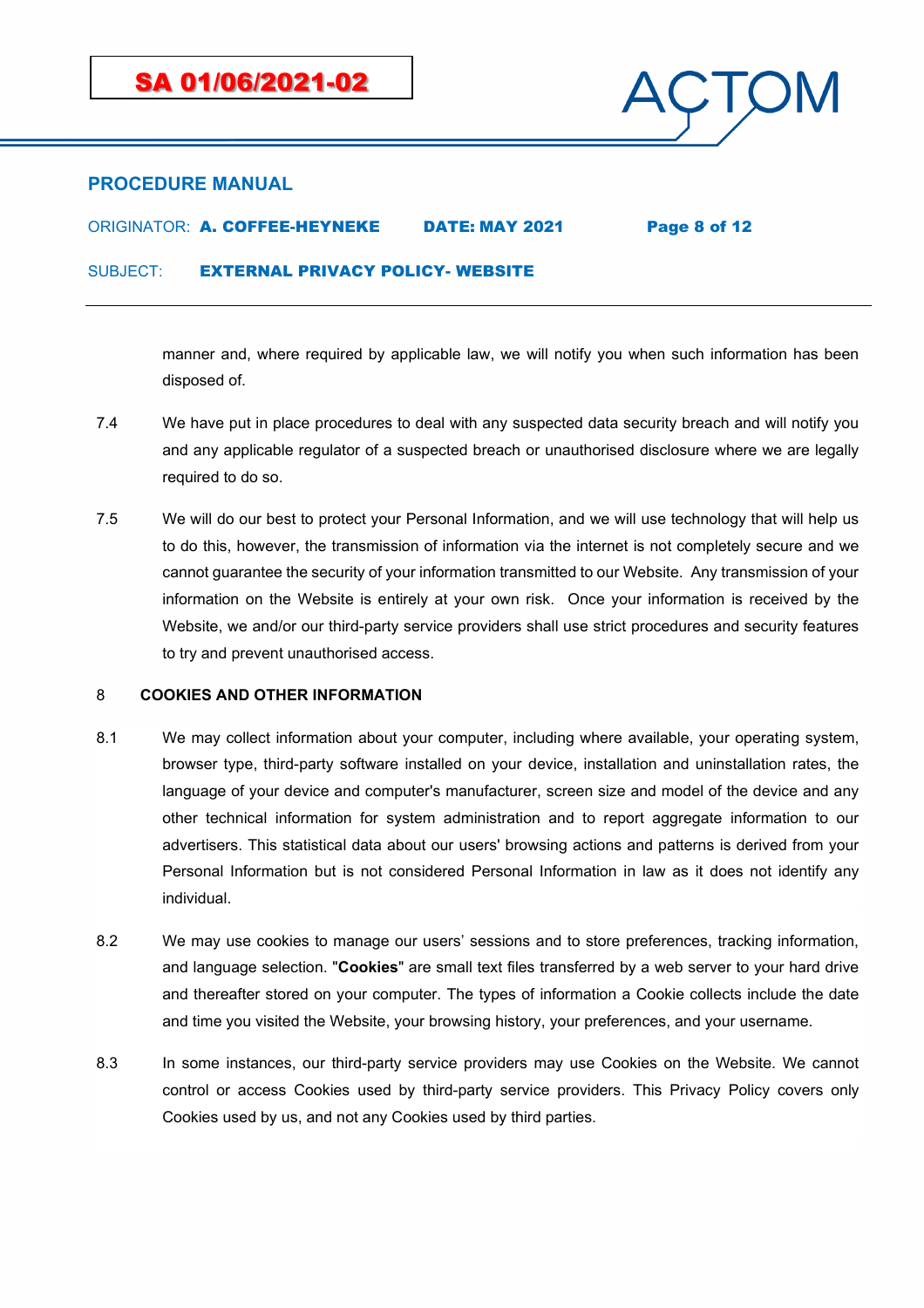

## ORIGINATOR: A. COFFEE-HEYNEKE DATE: MAY 2021 Page 9 of 12

SUBJECT: EXTERNAL PRIVACY POLICY- WEBSITE

- 8.4 Cookies enable us to ―
- 8.4.1 estimate our Website's audience size and usage pattern;
- 8.4.2 store information about your preferences, which allows us to customize the Website according to your individual interests;
- 8.4.3 speed up your searches; and
- 8.4.4 recognise you when you return to the Website.
- 8.5 You have the ability to either accept or decline the use of Cookies on your computer. Typically, you can configure your browser to not accept Cookies. However, declining the use of Cookies may limit your access to certain features of the Website.

### <span id="page-8-0"></span>9 **THIRD-PARTY LINKS**

- 9.1 We may use third-party service providers to monitor our users' interests. In addition, the Website may occasionally contain links to third-party websites. If you click on the links to third-party websites, you leave the Website.
- 9.2 We are not responsible for the content of these third-party websites or for the security of your Personal Information when you use the third-party websites. These third-party service providers and third-party websites may have their own privacy policies governing the storage and retention of your Personal Information that you may be subject to. They may also collect information that is not Personal Information such as your browser specification, or operating system.
- 9.3 This Privacy Policy does not govern Personal Information provided to, stored on, or used by these third-party providers and third-party websites. We recommend that when you enter a third party's website, you review its privacy policy as it relates to how such third parties collect, process, store and protect your Personal Information.
- 9.4 You agree that we are not liable for any of the following ―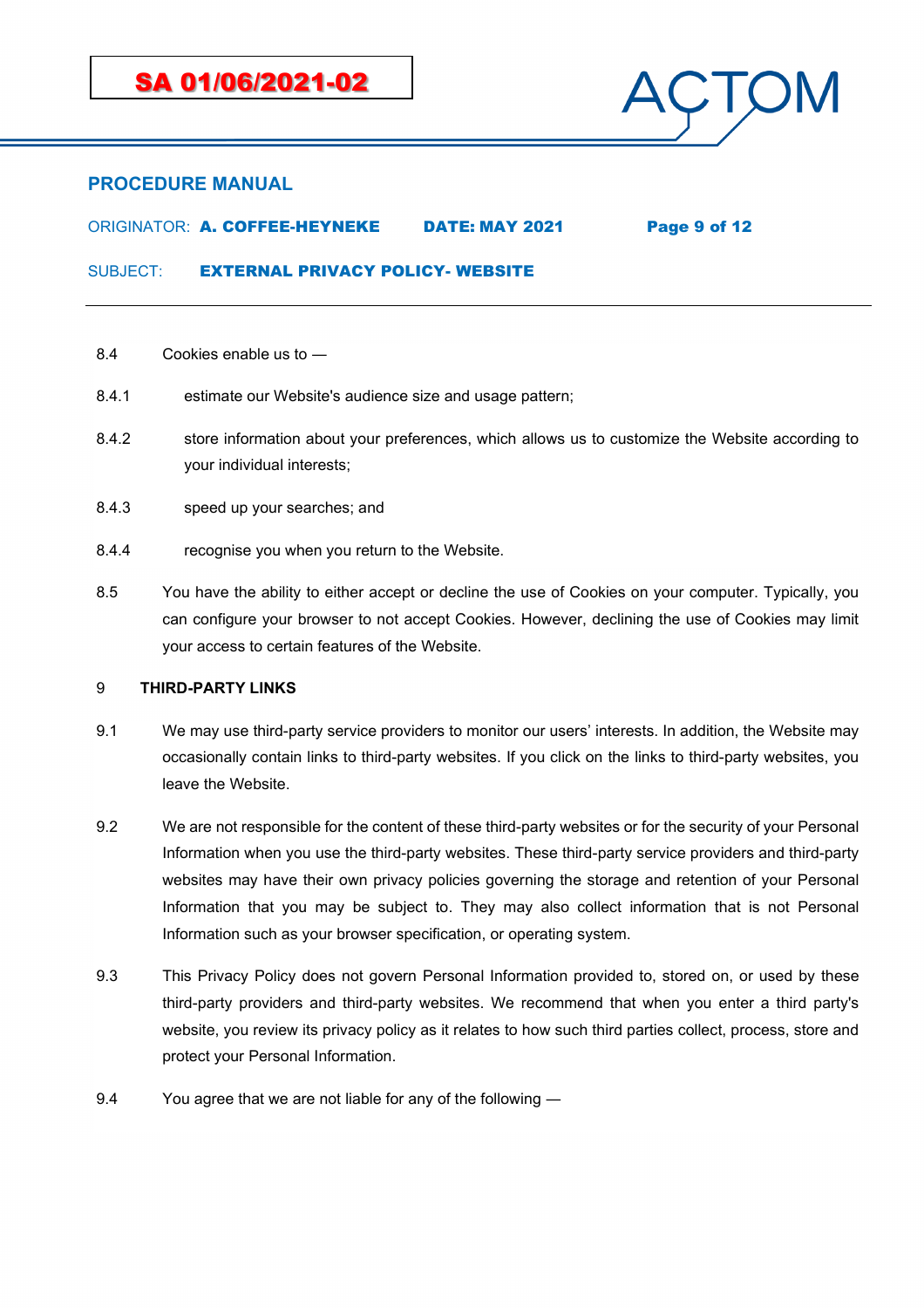

## ORIGINATOR: A. COFFEE-HEYNEKE DATE: MAY 2021 Page 10 of 12

SUBJECT: EXTERNAL PRIVACY POLICY- WEBSITE

- 9.4.1 the content, security, operation, use, accuracy or completeness of any such third-party websites; or the products or services that may be offered or obtained through them; or the accuracy, completeness, or reliability of any information obtained from a third-party website;
- 9.4.2 the ownership or right of use of any licensor of any software provided through any third-party website;
- 9.4.3 any content featured on a third-party website that is accessed through the links found on the Website; and/or
- 9.4.4 any failure or problem that affects the products or services of a third-party website, for example any telecommunication service provider, internet service provider, electricity supplier, local or other authority.

### 10 **YOUR RIGHTS IN RELATION TO OUR USE OF YOUR PERSONAL INFORMATION**

- 10.1 Subject to certain exceptions and your jurisdiction, you have rights under applicable data protection law in relation to our use of your Personal Information, including the right to ―
- 10.1.1 review, or request access or copies of your Personal Information which is within our custody and control together with details about how we use that information. If you think any of the Personal Information that we hold about you is inaccurate, you may also request that we correct or rectify it;
- 10.1.2 in certain circumstances, to require us to stop processing your Personal Information;
- 10.1.3 to request that we delete or erase Personal Information in certain circumstances (such as in accordance with local data retention legal obligations);
- 10.1.4 withdraw any consent to processing that you have given us and prevent further processing if there is no other legitimate ground upon which we can process your Personal Information;
- 10.1.5 restrict processing: you can require certain Personal Information to be marked as restricted for processing in certain circumstances;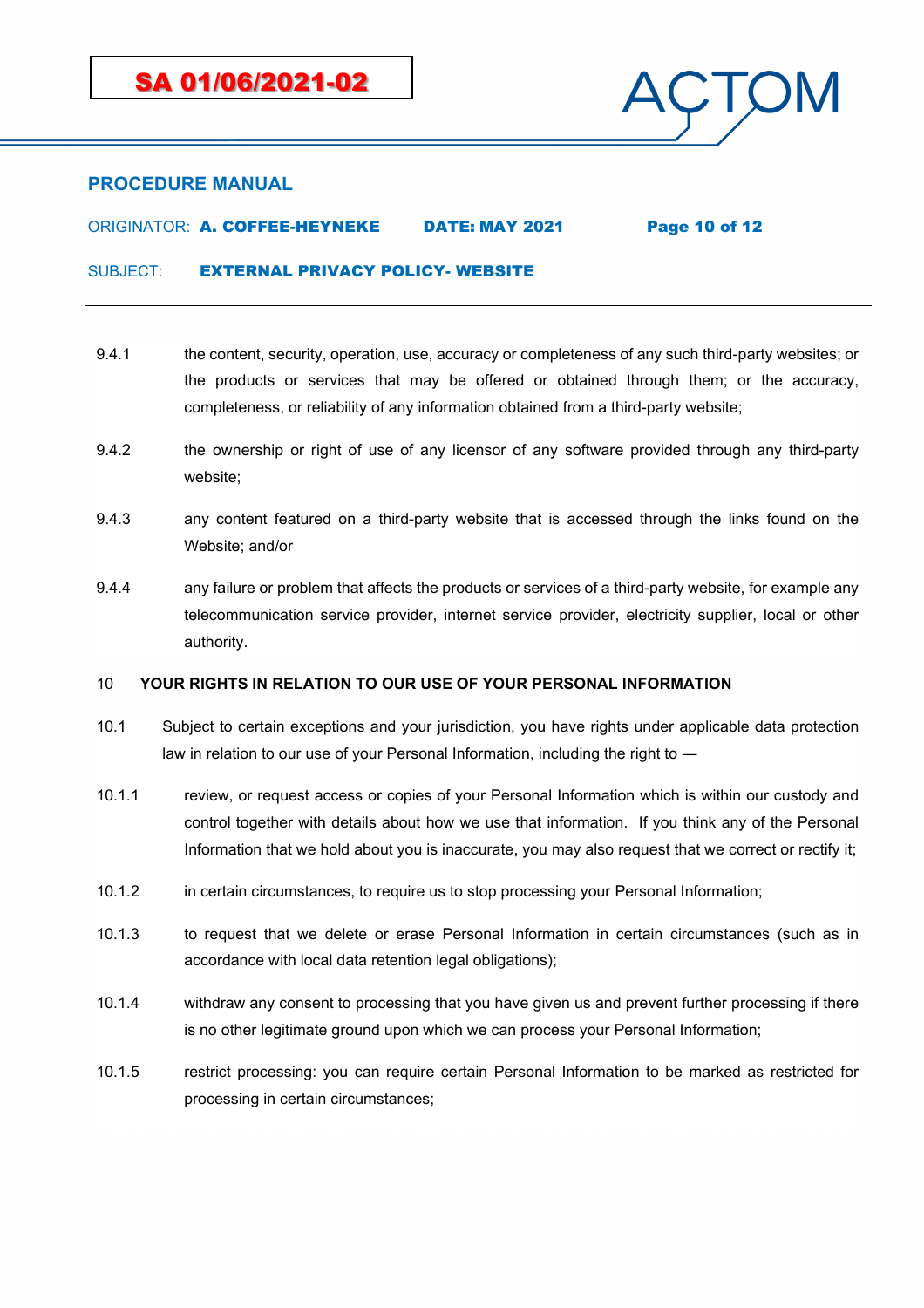

## ORIGINATOR: A. COFFEE-HEYNEKE DATE: MAY 2021 Page 11 of 12

SUBJECT: EXTERNAL PRIVACY POLICY- WEBSITE

- 10.1.6 data portability i.e., you can ask us to transmit the Personal Information that you have provided to us to a third party.
- 10.1.7 object to automated decision-making, including profiling; and
- 10.1.8 lodge a complaint with the relevant data protection regulator if you think we are in breach of any applicable data protection legislation.
- 10.2 In relation to all of these rights, please email us at the email address set out in paragraph [10.4](#page-10-0) below. Please note that we may, where permitted under applicable law, charge a small administrative fee and/or request proof of identity. We will respond to your requests within all applicable timeframes.
- 10.3 In certain circumstances (for example where required or permitted by law), we might not be able to provide you with access to some of your Personal Information, but where appropriate we will notify you of the reasons for this.
- <span id="page-10-0"></span>10.4 You may request access to the Personal Information that we collect about you by sending an email to us at **sylvester.makamu@actom.co.za**.

### 11 **GENERAL**

- 11.1 You warrant that all information (including Personal Information) that you provide to us is accurate, truthful and current information, and not to impersonate or misrepresent any person or entity or falsely state or otherwise misrepresent your affiliation with anyone or anything. Failure to adhere to this requirement will entitle us to, among other things, terminate your use of the Website.
- 11.2 You acknowledge that we may verify your identity and your Personal Information through an automated email verification process and/or with third party service providers.
- 11.3 It is not intended that any provision of this Privacy Policy contravenes any provision of data protection legislation which may apply in your jurisdiction. Therefore, all provisions of this Privacy Policy must be treated as being qualified, to the extent necessary, to ensure that the provisions of the other data protection legislation are complied with.